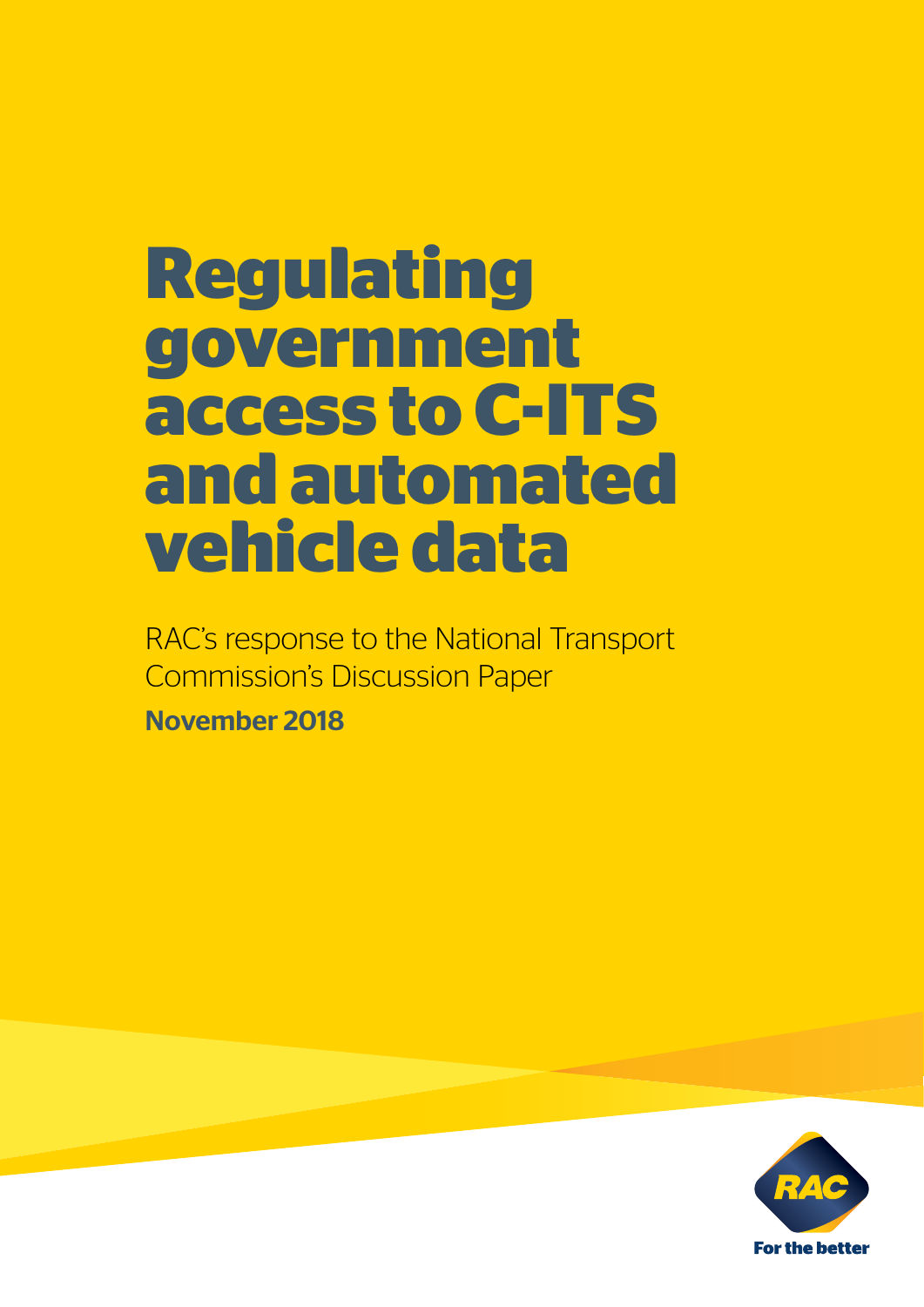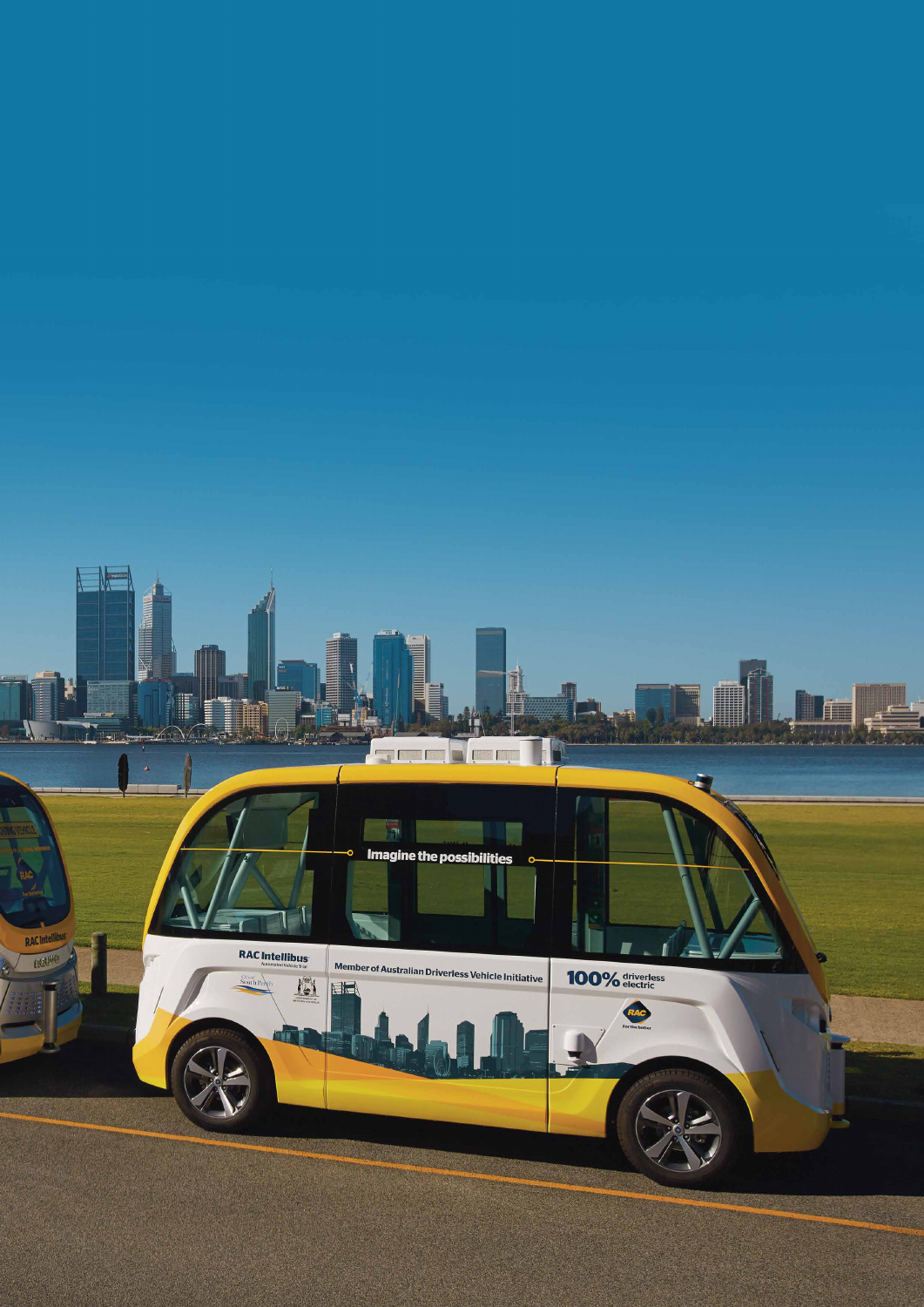# **RAC's response to the National Transport Commission's Discussion Paper: Paper: Regulating government access to C-ITS and automated vehicle data**

Automated vehicle (AV) technology is rapidly advancing and is potentially the biggest disruption to the mobility sector since the invention of motor cars. Many vehicles now have built in AV or driver-assist technologies and are rapidly becoming increasingly automated, that is, requiring less driver intervention.

The National Transport Commission's (NTC) *Regulating government access to C-ITS and automated vehicle data*  (Discussion Paper) is part of a national program to provide a regulatory framework for AV technology and contains four options for regulating government access to AV data and three options for C-ITS data.

Options for data generated by automated vehicle technology:

- **»** Option One: rely on the existing information access framework to address the new privacy challenges of AV technology (no change).
- **»** Option Two: agree broad principles on limiting government collection, use and disclosure of AV information.
- **»** Option Three: limit government collection, use and disclosure of AV information from in-cabin cameras and biometric, biological or health sensors to specific purposes.
- **Option Four:** limit government collection, use and disclosure of all AV information to specific parties and purposes.

Options for data generated by C-ITS technology:

- **Option One:** rely on the existing information access framework to address the new privacy challenges of C-ITS technology (no change).
- **Option Two:** agree broad principles on limiting government collection, use and disclosure of C-ITS information.
- **»** Option Three: limit government collection, use and disclosure of all C-ITS information to specific parties and purposes.

Representing over one million Western Australian members, RAC is a leading advocate on the mobility issues and challenges facing our State and we work collaboratively with all levels of government to ensure Western Australians can move around using safe, easy, and sustainable mobility options.

Since 2015, RAC has been working to test and evaluate a fully driverless, electric shuttle bus (the Navya Arma) and on the 31st of August 2016, RAC, with support from the State Government and City of South Perth, launched Australia's first automated vehicle trial on public roads. In one of the first public trials

globally, the RAC Intellibus consistently operates five days per week, taking passengers along a 3.5 kilometre route in South Perth. At the time of this submission on 20 November 2018, more than 16,300 people had registered to take part in the Trial, and nearly 10,629 people had experienced the Intellibus, which had travelled over 16,300 kilometres in autonomous mode. In this purposeful trial, RAC is seeking to understand how AVs operate and consider their likely opportunities for, and impacts on Australia.

The Trial's three aims are to:

- 1. Increase the understanding about the potential impacts of and opportunities arising from the advent of AV technology;
- 2. Give Australians the chance to see, use and experience AV technology; and
- **3.** Further help Australia prepare a roadmap for the changes needed to support and safely transition to AV technology.

In November 2017, it was announced that, along with just two other cities globally, RAC, in partnership with the State Government and Navya will be testing several driverless passenger 'AUTONOM' vehicles in Perth, which have been designed as an on-demand shared mobility service (the RAC Intellicar Trial). A prototype vehicle which arrived in September 2018, has now been commissioned and is undergoing testing on a private track. The RAC Intellicar Trial will build on the existing Intellibus Trial and will provide Western Australians with the opportunity to become acquainted with the concept of shared 'mobility as a service'.

The collection of data by vehicles is not new and has been progressing alongside technology for some time. Since the 1990s for example, cars have carried an event data recorder (EDR)1 , which collects and records information about the operation of a vehicle in the seconds immediately before and after a crash, including vehicle speed, braking and even whether a seatbelt is being used. Today, AVs collect information using sophisticated sensors such as LiDAR, GPS, and cameras. On-board, powerful computers store, use and in some cases, delete enormous amounts of this information. As identified in the Discussion Paper, both personal<sup>2</sup> and sensitive<sup>3</sup> information

<sup>1</sup> Bellion, P. (2002). Event Data Recorders: What Do They Tell Us? in Operations, Transport and Safety: Outside the Square: Institute of Transportation Engineers International Conference, 2002, Melbourne, Victoria, Australia.

<sup>2</sup> The Privacy Act 1988 (Cwlth) section 6 defines 'personal information' as: personal information means information or an opinion about an identified individual, or an individual who is reasonably identifiable: (a) whether the information or opinion is true or not; and (b) whether the information or opinion is recorded in a material form or not.

<sup>&</sup>lt;sup>3</sup>The Privacy Act 1988 (Cwlth) section 6 defines 'sensitive information' as: sensitive information means: (a) information about an individual's: (i) race or ethnic origin; or (ii) political opinions; or (iii) membership of a political association; or (iv) religious beliefs or affiliations; or (v) philosophical beliefs; or (vi) membership of a professional or trade association; or (vii) sexual orientation or practices; or (viii) crimi record; that is also personal information; or (b) health information about an individual; or (c) genetic information about an individual that is not otherwise health information; or (d) biometric information that is to be used for the purpose of automated biometric verification or biometric identification; or (e) biometric templates.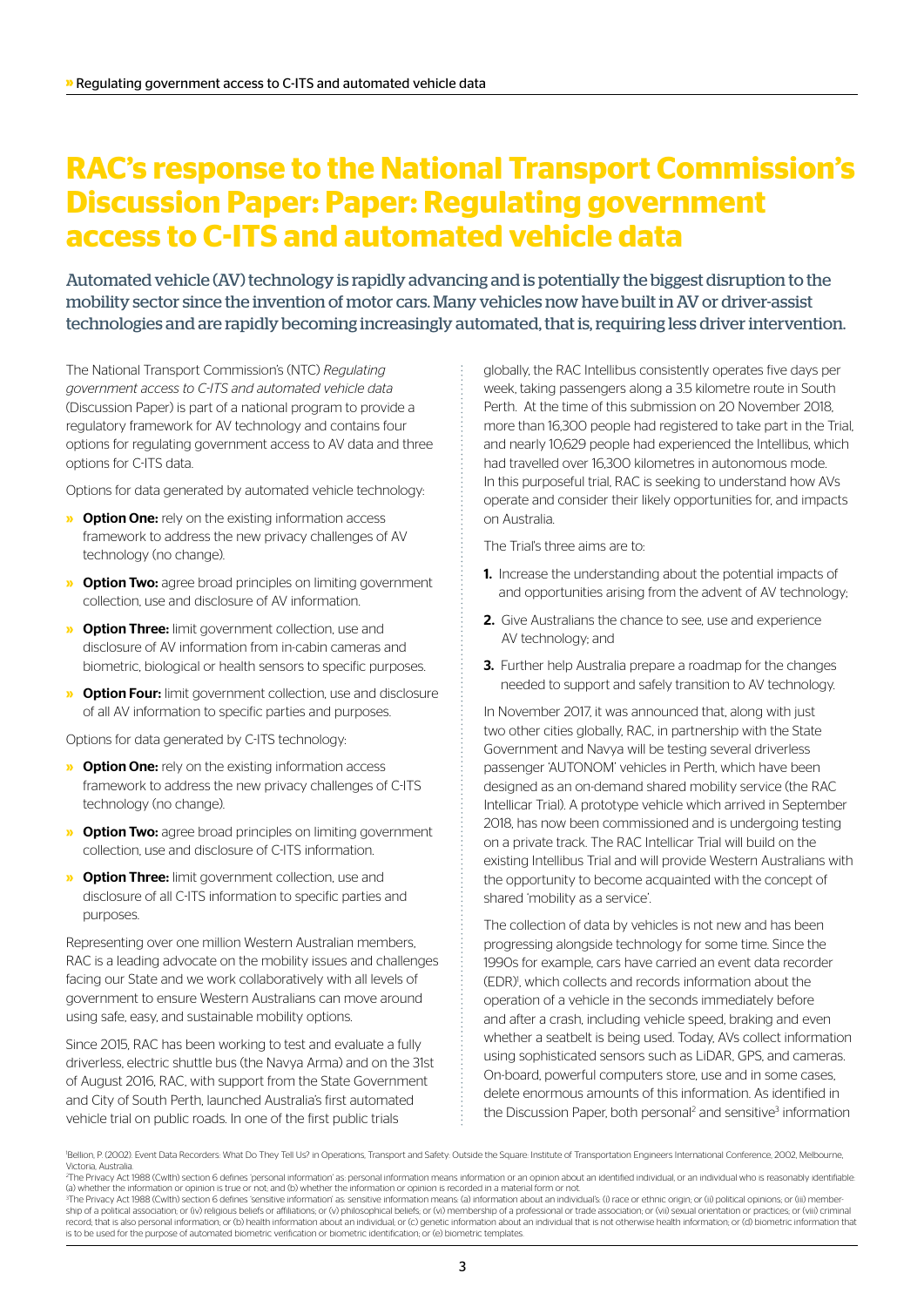may be collected and stored for a limited period by AV internal and external cameras. The footage recorded through these cameras may be used by AV manufacturers (automated driving system entities (ADSEs)) when there is a need to diagnose and resolve technical issues to ensure safe operation. Further some mobile phone applications are being developed by ADSEs to enable the on-demand capabilities of AVs, which could also collect 'personal' information relating to individuals booking the vehicle (such as pick up and drop off locations and trip history), much the same as existing mobile applications for taxi and ridesharing services.

#### Where we stand

As outlined in the Discussion Paper, AVs and Cooperative Intelligent Transport Systems (C-ITS)<sup>4</sup> will generate an even greater breadth and depth, as well as more widespread and new data than our current vehicles and infrastructure. While on the one hand this data will be invaluable to support evidencebased policy, strategic planning, and investment decisionmaking to ensure the safety and efficiency of transport systems, it presents privacy challenges regarding the collection, storage and use of both personal and sensitive information. The NTC identifies the primary problem associated with these new data challenges to be the possibility that community trust in and uptake of the technology could be impeded by concerns over access to personal and sensitive information. Delayed uptake would therefore prolong the realisation of the anticipated positive outcomes of AVs for the community, most importantly the potential to significantly reduce crashes and save lives. RAC believes the problem is broader than the risk of delayed take-up and benefits realisation and should also focus on the role of government to protect privacy, irrespective of C-ITS/AV saturation. The Discussion Paper does not go far enough in this respect, placing greater emphasis on the potential for uptake without sufficiently addressing privacy protections.

Understanding and appropriately managing community expectations regarding AVs operating on our roads is acknowledged as being essential in helping to prepare for and shape the driverless future. This is a key component of our trials and we are gaining invaluable insights through pre and postride surveys of participants that have experienced the Intellibus. We have also commissioned independent research exploring Western Australians' perceptions relating to AVs and to date, three survey waves have been undertaken tracking changes in sentiment over time. When it comes to their concerns, 63 per cent of Western Australians do have some level of concern about data privacy (specifically, who owns the information AVs may collect about the trips users are making), however this is ranked eighth out of 13 prompted concerns<sup>5</sup>.

A deeper analysis considering the relationship between attitudes towards AVs and these concerns has also revealed that data privacy has a weaker influence on negative feelings towards AVs than other concerns (ranking 11th out of the 13 prompted concerns)6. While it is still a crucial consideration which does need to be carefully regulated and managed by government, this suggests data privacy may not currently be a main driver impacting take-up by Western Australians (giving up control / entrusting a machine, AVs not driving as well as humans and interacting with AVs whilst driving a vehicle have the strongest influence on negative feelings towards AVs).

Personal autonomy is concerned with individual control and self-determination and is the ability of people to make independent choices about themselves and "the desire to avoid being manipulated or dominated wholly by others"?. Autonomy privacy regards the right to make choices free from observation. AVs/C-ITS present new challenges arising from the ability of technology to more readily identify, track, and profile individuals (with significant room for error). Lack of control by individuals over their personal and sensitive information is a key issue to be addressed by the Information Access Framework (IAF) in relation to AVs. In a report by the Australian Productivity Commission in 2016, Productivity Commission Chair, Peter Harris, noted most consumers would be surprised that, as individuals, they currently have no rights to own the data that is collected about them.

Development and implementation of an IAF for AVs and C-ITS which upholds the protection of personal autonomy is an important step to encourage confidence and trust in the technology. The Discussion Paper outlines four options to address the new privacy challenges relating to AVs, and three in relation to C-ITS, and identifies option two as the preferred option for each. In both cases, option two establishes broad principles for limiting government collection, use and disclosure of AV/C-ITS information. Overall, it is agreed and supported that the principles provide flexibility to reflect the fact that these are emerging technologies, however it is considered that they may be insufficient to achieve the desired goal of securing trust and encouraging take up if the reasons for government access to the personal and/or sensitive information collected by AVs and C-ITS are not made explicitly clear. Regardless of the extent to which data privacy concerns may impact AV uptake, in the shorter term the proposed principles may not provide suitable privacy protection given they will have no legislative basis and only require government organisations to "consider" notification and consent (principles six and seven, page five). Furthermore, the principles do not cover secondary uses nor specific reasons for use, and consent has been limited to data collection by C-ITS, however should also apply to AVs.

The remainder of our submission outlines a few key considerations associated with AV and C-ITS data privacy and concludes with eight broad recommendations.

4 C-ITS is a technology platform that enables wireless communication and real-time information sharing between vehicles, roads, roadside infrastructure and other infrastructure. In the context of Vehicle-to-Everything (V2X) communications, this could also include other road users such as pedestrians and cyclists. 5 RAC (2018). Automated vehicles: Community perceptions monitor.

<sup>6</sup>Note the survey did not evaluate the extent to which the community understands what data could be collected and how it might be used 7 Westin, A. (1967). Privacy and freedom (1st ed.] ed.). New York: Atheneum.p.7.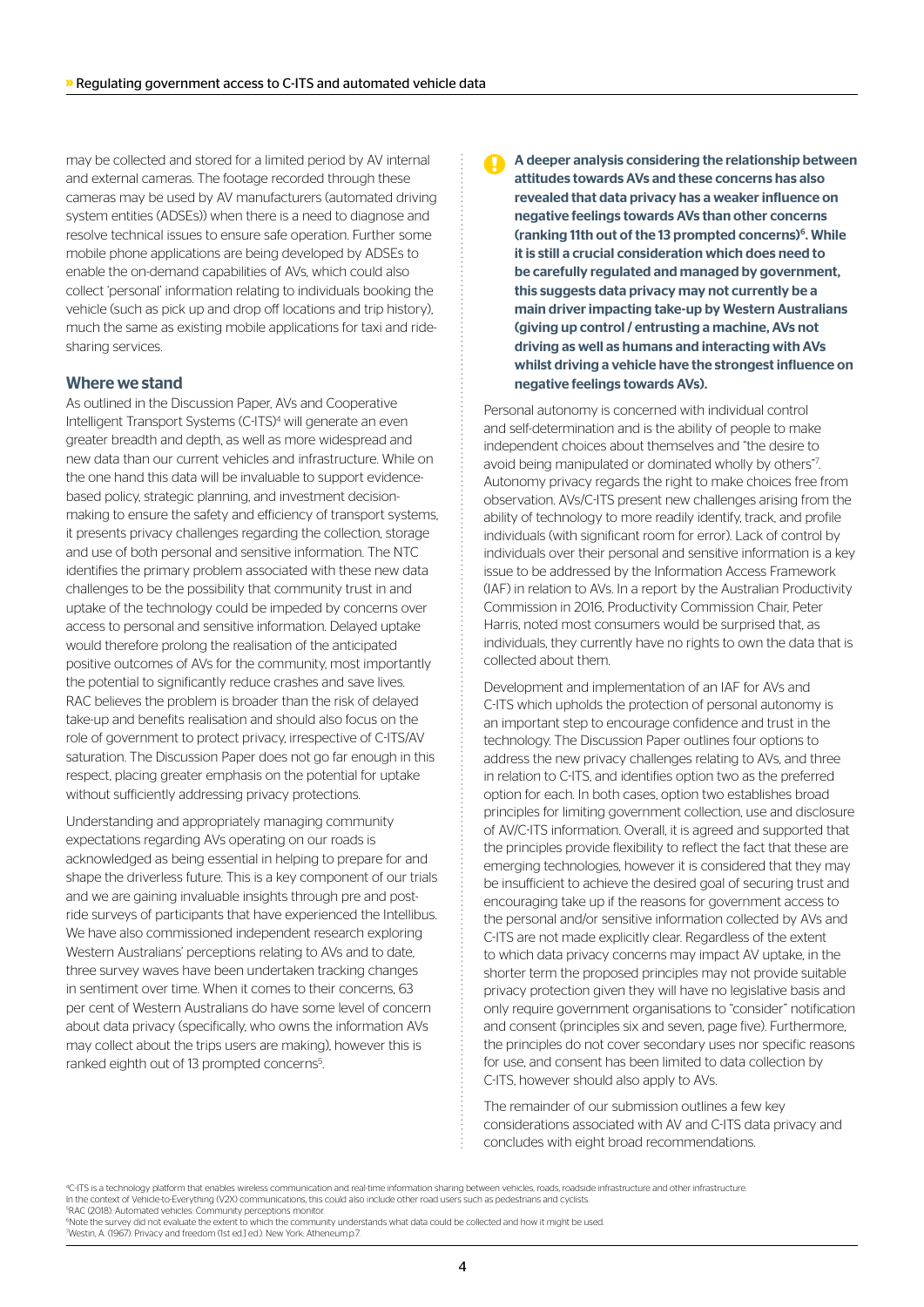

#### Informed consent

Informed consent is a central tenet to data privacy concerns associated with AVs and C-ITS. One of the main purposes of Australia's IAF and the *Privacy Act 1988* (Cth), is to provide individuals greater control over the way their personal information is handled by government and industry<sup>8</sup>. When people provide consent, they must often surrender nearly all control over their information<sup>9</sup>.

#### Wherever possible, informed consent for AVs should be affirmative (not implied) and looked on as a process rather than a signature on a form at a single point in time.

Informed consent must be preceded by disclosure of sufficient, easy-to-understand information. Individuals must have enough information to weigh up the risks of consenting to the collection, use and storage of both their personal and sensitive information. Both government and industry will need to consider how to convey complex information about AV/C-ITS data privacy to the public. Other complex sectors (such as health) may offer some guidance.

In line with human rights frameworks such as the *International Covenant on Civil and Political Rights*, individuals should be able to choose whether to provide consent; they should also be able to withdraw it; and have a right to be forgotten. Earlier in 2018, the European Union made changes to its *General Data Protection Regulation* to strengthen privacy protection for consumers across multiple industries. Specifically, the amendments include, but are not limited to: clearer language, affirmative consent, greater transparency for the use and transfer of data; stronger rights to be informed and control personal data (including access, modification, and the right to be forgotten); and stronger enforcement. RAC recommends a stronger approach to the protection of autonomy privacy, similar to the GDPR, should be considered in the context of the Discussion Paper for personal and sensitive information.

## Government access, use and storage of personal and sensitive information

The Discussion Paper identifies that: "while privacy principles do not authorise the collection of personal information, they do not restrict (because they allow/permit) direct collection of personal information by government organisations if the information is necessary for one or more of its functions or activities".

RAC recognises that C-ITS and AVs present significant  $\mathbf \Omega$ potential to capture information which will be invaluable for the optimisation of the existing transport system, including in real-time, and to enable evidencebased policy, strategic planning and investment decision-making in catering for future demands.

Specifically, the Discussion Paper identifies the potential of this data for enhanced decision-making for law enforcement, traffic management and road safety, infrastructure and network planning. Whilst the use of de-identified data is critical in delivering value to the public, the use of private and sensitive information by the public sector in performing its broader functions (particularly for secondary uses) may be inappropriate.

The Discussion Paper has focussed on roads and the opportunities for road agencies as the responsible authorities, however the reality is these technologies should be applied to deliver benefits for all modes of transport, all users of our transport systems, and across all tiers of government. For example, while Main Roads WA has responsibility for building (including planning and designing), maintaining and operating (including optimising) the state road network to ensure safety and efficiency, local roads are under the control of local governments and the national network, the Federal Government. Within the State Government, transport responsibilities are also shared by the Public Transport Authority (PTA) and the Department of Transport (DoT). The PTA has

<sup>8</sup> Office of the Australian Information Commissioner website: https://www.oaic.gov.au/privacy-law/rights-and-responsibilities. 9 Solove, D. (2001). Privacy and power: Computer databases and metaphors for information privacy. Stanford Law Review,53(6), 1393-1462.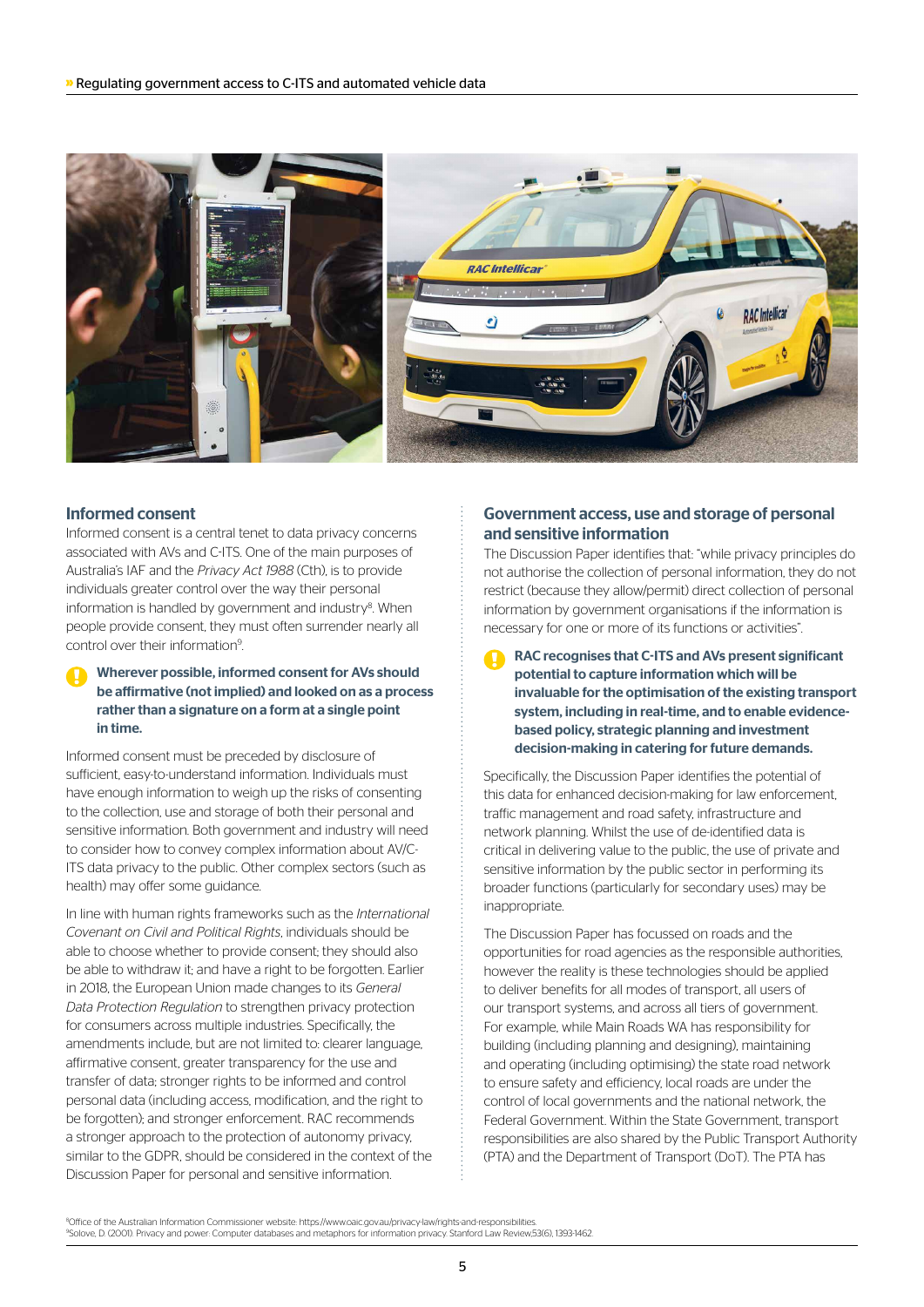a responsibility for planning and delivering passenger transit infrastructure and services, including on-road public transport which could be significantly enhanced through C-ITS, as well as AVs, not least by facilitating increased levels of priority at intersections, and turn-up-and-go and on-demand services. The DoT has the strategic planning and policy function for the transport system as a whole.

Given the distinct but interconnected responsibilities for transport, some C-ITS and AV enabled data collected by Main Roads through government-owned infrastructure and roadside units used for Vehicle-to-Infrastructure (V2I) or Vehicle-to-Everything (V2X) communication, will be important to the roles and functions of other areas of government. This should be acknowledged and considered in determining the permitted data collection purposes and intended uses, as well as the respective government organisations that are permitted access for specific reasons. It is important that these uses/ processes be made clear to transport system users. Further through V2X, data may be collected and utilised on multiple road or transport system user groups, including pedestrians and cyclists for instance. The IAF for AVs and C-ITS should be developed cognisant of existing public transport systems which already track the trip information of individual users, such as the Transperth SmartRider ticketing system.

The potential for secondary use by government is significant and may be a particularly important consideration in the Western Australian context given there is no privacy law specifically regulating state government access as there is in other parts of the country. Under the existing IAF, secondary uses could be far removed from the original collection purpose and be justified by government due to the data's contribution towards fulfilment of one or more of its functions. Government should consider whether there is potential for personal and sensitive information to be provided to broader government organisations, even beyond the transport, road safety and law enforcement portfolios, to support policy-making and service planning and provision. Even if the data is de-identified, should it be permissible in such circumstances? The principles propose a regulatory framework that balances individual privacy with the need to deliver value to the public. This is too broad for personal and sensitive information, and RAC recommends principle five should be amended to include the process and reasons for secondary use, and the associated informed consent.

More broadly, government should consider a variety of scenarios in assessing the effect government access could have on autonomy privacy. For example, would it ever be appropriate for law enforcement purposes be extended to broad monitoring of individual travel routines or proactive investigations where there is reasonable suspicion of wrong-doing? Should law abiding AV users have to worry about government scrutiny of their actions? Should they have to be concerned about ending up on a suspicious-persons list because they have some unusual habits that are entirely legal?

RAC believes the collection and use of identifiable information should be limited and must be supported by robust due process which upholds an individual's right to privacy to the extent possible, not practicable. This should include a clear process for appeal by individuals.

## Private sector access, use and storage of personal and sensitive information

The Discussion Paper finds private sector access to data is a significant societal issue that is much broader than AV policy and regulation and claims the existing IAF is sufficient for regulation of the private sector in relation to new AV and C-ITS challenges. Whilst RAC agrees private sector access to and use of private and sensitive information is broader than AVs and C-ITS, lack of attention to the new data privacy challenges as they relate to the private sector may still adversely impact community trust of these technologies (particularly so for those not aware of existing protections). The *Australian Privacy Principles* (Schedule One of the *Privacy Act 1988* (Cth)) provide a number of protections including but not limited to: the right to know why your personal information is being collected, how it will be used and who it will be disclosed to; options to not identify yourself, or use a pseudonym (in limited circumstances); access to your information and the right to correct it.

Consistent with government's role to protect and regulate, a more complete consideration of the AV/C-ITS data challenges is necessary. ADSEs will have access to and hold all the data collected by AVs. Given the potential for this information to be both personal and sensitive, strict controls must be in place restricting the ADSEs ability to use, share and store it. For example, the NTC identifies the potential for (and current practice of) third parties to give government access to personal information without being legally obliged to. Striking the right balance between maximising the benefits of data collection and managing privacy risks is critical. In addition to regulation, government and industry should also consider ways to motivate ADSEs to improve their privacy policies, cybersecurity systems, and also their communication with consumers and service users. The Office of the Australian Information Commissioner should continue to play an important role in this.

#### Safety and security

It is government's role as 'protector' to ensure a suitable framework is in place for the safety, security and privacy of AV users (this should also apply to C-ITS). In 2015, Chrysler announced a recall for 1.4 million vehicles after hackers demonstrated they could remotely hijack a Jeep's digital systems over the internet. Further in 2016, researchers in China demonstrated they could affect in-vehicle functions of a Tesla including the brakes, from as far as 12 miles away.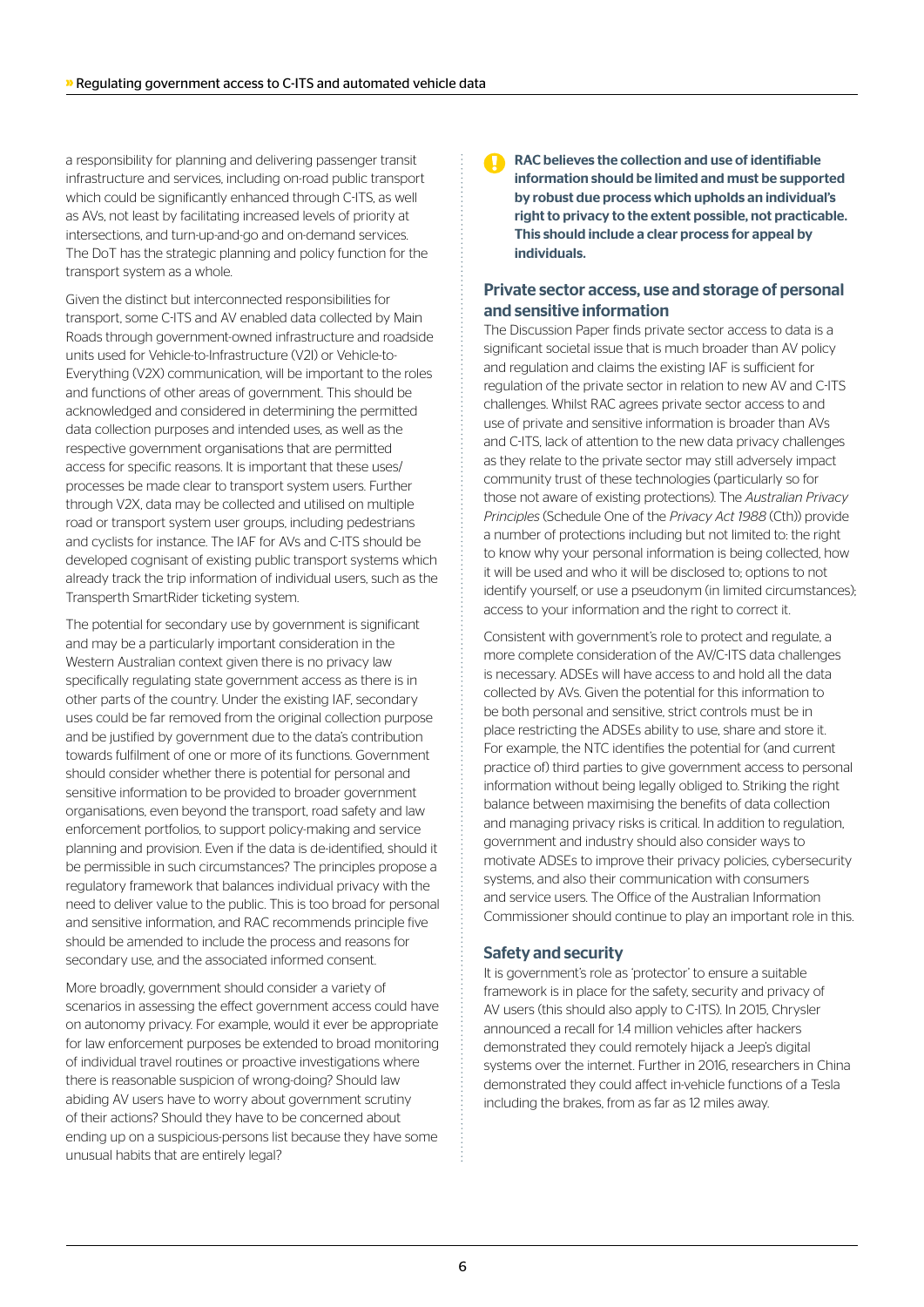Data privacy is closely related to cyber security, and whilst it is acknowledged the latter to be out of scope, RAC believes the Safety Assurance System (SAS) may not provide a suitable level of assurance to users. As previously outlined, the most recent wave of RAC's AV community perceptions surveys demonstrated data protection is of concern and three in four Western Australians are also concerned about issues around cyber security (this actually ranked second out of the prompted list of concerns, preceded only by fears about not being able to manually override the vehicle and take back control if the system fails).

The SAS will require ADSEs to demonstrate how cybersecurity risks will be both controlled and managed, however will not require a consistent approach to be taken by the industry. To provide greater clarity and comfort to users, government may need to consider a standard process for all ADSEs to manage cyber security threats and intrusions to uphold data privacy and personal autonomy.

#### A summary of RAC's recommendations:

- 1. The proposed principles to address the data privacy challenges in relation to C-ITS and AVs should be strengthened to ensure greater protection for individuals whilst maximising the benefits of this emerging technology for government decision-making and delivering value for transport system users. Specifically:
	- a. The wording of the principles should be strengthened, e.g. "must" notify and not only "consider".
	- b. The secondary uses and specific reasons for using personal and sensitive information should be clarified. Principle five should be amended to include the process and reasons for secondary use, and the associated informed consent.
	- c. The principles should cover access by specified government organisations, considering all tiers of government and the applications of these technologies.
	- d. Informed consent should not be limited to C-ITS and should be extended to AVs.
	- e. The principles should have legislative weight.
- 2. Development of a framework around permitted usage of C-ITS and AV data should be informed by state and local government, industry and community consultation and communicated effectively from an early stage to build community trust in the technology.
- 3. Informed consent must be followed by sufficient, easy to understand information, and should be affirmative, not implied.
- 4. Where possible, personal and/or sensitive information should be encrypted and de-identified.
- 5. Government should reconsider whether the SAS will deliver a high level of cyber security, which is critical to the protection of both personal and sensitive information. A standard process for managing intrusions and threats should be considered.
- 6. The access, use and storage of personal and sensitive information by private industry should not be overlooked because it reflects a broader societal issue. Strong restrictions should be placed on ADSEs regarding use, storage, and sharing of personal and private information. In addition, government and industry should also consider ways to motivate ADSEs to improve their privacy policies, cybersecurity systems, and also their communication with consumers and service users.
- 7. There should be clear processes for individuals to make appeals, withdraw consent and 'be forgotten'. This will provide some level of ownership for individuals over their personal and sensitive information.
- 8. Government should consider a broad range of scenarios to gain a thorough understanding of the impact each option could have on the autonomy privacy of individuals.